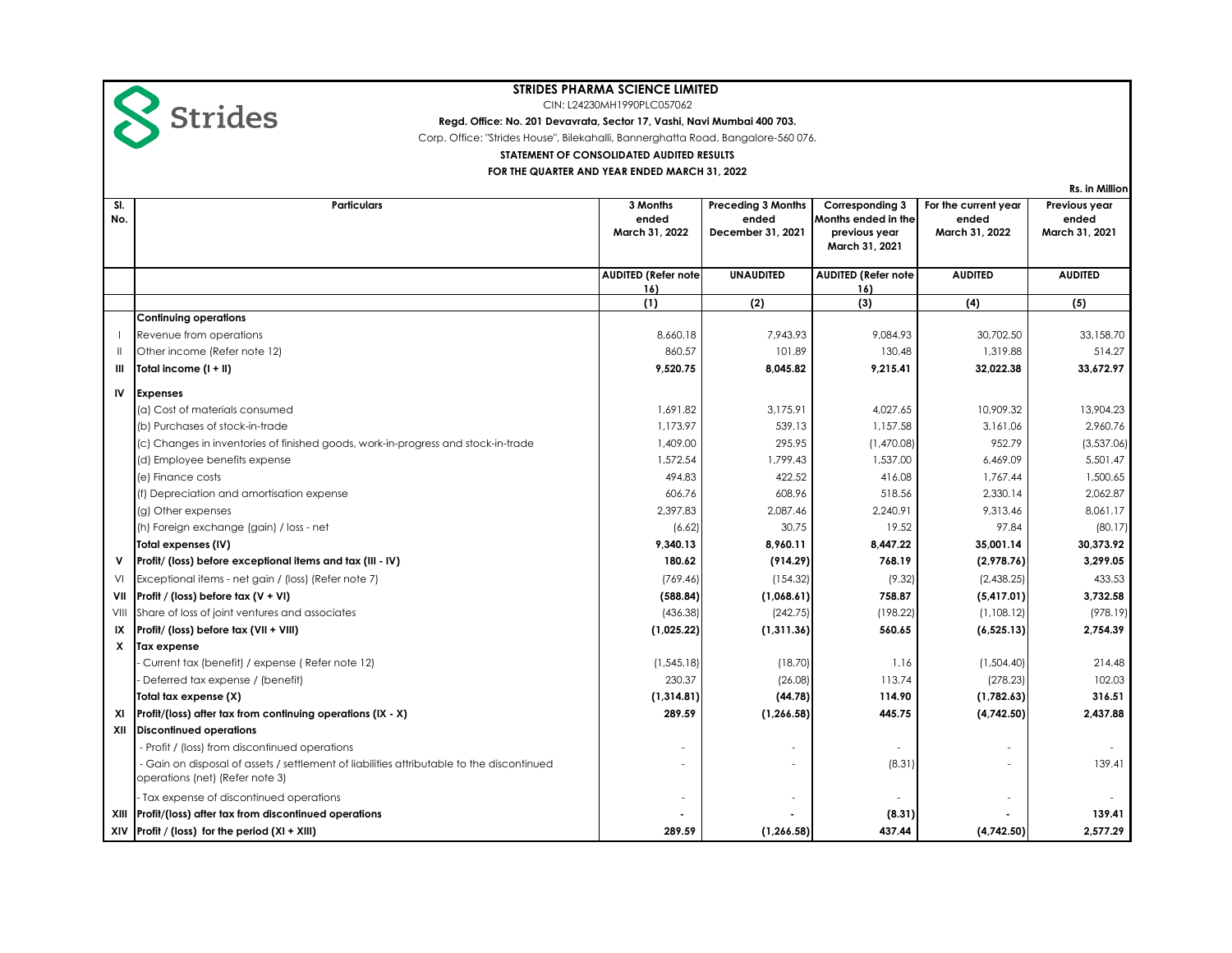

CIN: L24230MH1990PLC057062

**Regd. Office: No. 201 Devavrata, Sector 17, Vashi, Navi Mumbai 400 703.**

Corp. Office: "Strides House", Bilekahalli, Bannerghatta Road, Bangalore-560 076.

**STATEMENT OF CONSOLIDATED AUDITED RESULTS**

**FOR THE QUARTER AND YEAR ENDED MARCH 31, 2022**

**Rs. in Milion**

| SI.<br>No. | <b>Particulars</b>                                                                              | 3 Months<br>ended<br>March 31, 2022 | <b>Preceding 3 Months</b><br>ended<br>December 31, 2021 | Corresponding 3<br>Months ended in the<br>previous year<br>March 31, 2021 | For the current year<br>ended<br>March 31, 2022 | Previous year<br>ended<br>March 31, 2021 |
|------------|-------------------------------------------------------------------------------------------------|-------------------------------------|---------------------------------------------------------|---------------------------------------------------------------------------|-------------------------------------------------|------------------------------------------|
|            |                                                                                                 | <b>AUDITED (Refer note</b><br>16)   | <b>UNAUDITED</b>                                        | <b>AUDITED (Refer note</b><br>16)                                         | <b>AUDITED</b>                                  | <b>AUDITED</b>                           |
|            |                                                                                                 | (1)                                 | (2)                                                     | (3)                                                                       | (4)                                             | (5)                                      |
| XV         | Other comprehensive income                                                                      |                                     |                                                         |                                                                           |                                                 |                                          |
| A          | (i) Items that will not be reclassified to statement of profit and loss                         | 14.27                               | (22.91)                                                 | (11.43)                                                                   | (86.64)                                         | 104.46                                   |
|            | (ii) Income tax relating to items that will not be reclassified to statement of profit and loss | (0.66)                              | 2.15                                                    | 9.99                                                                      | 18.96                                           | (14.08)                                  |
| В          | (i) Items that may be reclassified to statement of profit and loss                              | 270.74                              | 52.83                                                   | (32.92)                                                                   | 560.86                                          | 212.09                                   |
|            | (ii) Income tax relating to items that may be reclassified to statement of profit and loss      | 2.35                                | 14.77                                                   | 7.13                                                                      | (3.19)                                          | (136.92)                                 |
|            | Total other comprehensive income for the period (XV)                                            | 286.70                              | 46.84                                                   | (27.23)                                                                   | 489.99                                          | 165.55                                   |
|            | XVI   Total comprehensive income for the period $(XIV + XV)$                                    | 576.29                              | (1, 219.74)                                             | 410.21                                                                    | (4, 252.51)                                     | 2,742.84                                 |
|            | Profit for the period attributable to:                                                          |                                     |                                                         |                                                                           |                                                 |                                          |
|            | - Owners of the Company                                                                         | 292.19                              | (1,216.71)                                              | 460.86                                                                    | (4,602.11)                                      | 2,684.42                                 |
|            | - Non-controlling interests                                                                     | (2.60)                              | (49.87)                                                 | (23.42)                                                                   | (140.39)                                        | (107.13)                                 |
|            |                                                                                                 | 289.59                              | (1, 266.58)                                             | 437.44                                                                    | (4,742.50)                                      | 2,577.29                                 |
|            | Other comprehensive income for the period                                                       |                                     |                                                         |                                                                           |                                                 |                                          |
|            | - Owners of the Company                                                                         | 280.20                              | 43.21                                                   | (34.44)                                                                   | 477.04                                          | 159.97                                   |
|            | - Non-controlling interests                                                                     | 6.50                                | 3.63                                                    | 7.21                                                                      | 12.95                                           | 5.58                                     |
|            |                                                                                                 | 286.70                              | 46.84                                                   | (27.23)                                                                   | 489.99                                          | 165.55                                   |
|            | Total comprehensive income for the period                                                       |                                     |                                                         |                                                                           |                                                 |                                          |
|            | - Owners of the Company                                                                         | 572.39                              | (1, 173.50)                                             | 426.42                                                                    | (4, 125.07)                                     | 2,844.39                                 |
|            | - Non-controlling interests                                                                     | 3.90                                | (46.24)                                                 | (16.21)                                                                   | (127.44)                                        | (101.55)                                 |
|            |                                                                                                 | 576.29                              | (1, 219.74)                                             | 410.21                                                                    | (4,252.51)                                      | 2.742.84                                 |
|            | Earnings per equity share (face value of Rs. 10/- each) (for continuing operations)             | (not annualised)                    | (not annualised)                                        | (not annualised)                                                          | (annualised)                                    | (annualised)                             |
|            | (1) Basic (in Rs.)                                                                              | 3.25                                | (13.55)                                                 | 5.23                                                                      | (51.28)                                         | 28.40                                    |
|            | (2) Diluted (in Rs.)                                                                            | 3.25                                | (13.55)                                                 | 5.23                                                                      | (51.28)                                         | 28.37                                    |
|            | Earnings per equity share (face value of Rs. 10/- each) (for discontinued operations)           |                                     |                                                         |                                                                           |                                                 |                                          |
|            |                                                                                                 |                                     |                                                         |                                                                           |                                                 | 1.56                                     |
|            | (1) Basic (in Rs.)<br>(2) Diluted (in Rs.)                                                      |                                     |                                                         | (0.09)<br>(0.09)                                                          |                                                 | 1.55                                     |
|            |                                                                                                 |                                     | $\overline{\phantom{a}}$                                |                                                                           |                                                 |                                          |
|            | Earnings per equity share (face value of Rs. 10/- each) (for total operations)                  |                                     |                                                         |                                                                           |                                                 |                                          |
|            | (1) Basic (in Rs.)                                                                              | 3.25                                | (13.55)                                                 | 5.14                                                                      | (51.28)                                         | 29.96                                    |
|            | (2) Diluted (in Rs.)                                                                            | 3.25                                | (13.55)                                                 | 5.14                                                                      | (51.28)                                         | 29.92                                    |
|            | See accompanying notes to the Financial Results                                                 |                                     |                                                         |                                                                           |                                                 |                                          |
|            |                                                                                                 |                                     |                                                         |                                                                           |                                                 |                                          |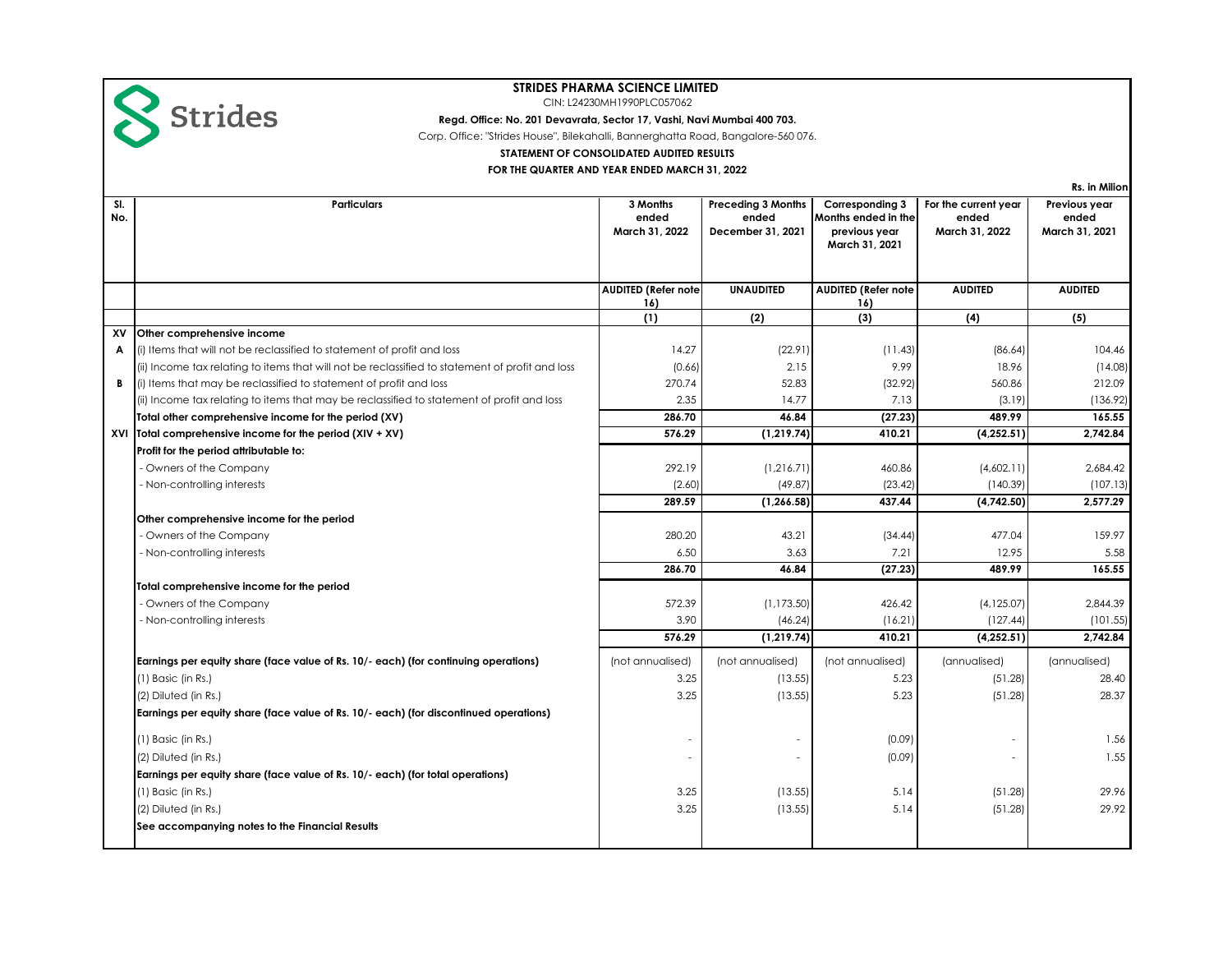## **Regd. Office: No. 201 Devavrata, Sector 17, Vashi, Navi Mumbai 400 703.**

**Corp. Office: "Strides House", Bilekahalli, Bannerghatta Road, Bangalore-560 076.**

#### **STATEMENT OF CONSOLIDATED AUDITED RESULTS**

## **FOR THE QUARTER AND YEAR ENDED MARCH 31, 2022**

## **CONSOLIDATED BALANCE SHEET**

|              |                                                 |                | Rs. in Milion  |
|--------------|-------------------------------------------------|----------------|----------------|
|              | <b>Particulars</b>                              | As at          | As at          |
|              |                                                 | March 31, 2022 | March 31, 2021 |
|              |                                                 | <b>AUDITED</b> | <b>AUDITED</b> |
| A            | <b>ASSETS</b>                                   |                |                |
| $\mathbf{I}$ | Non-current assets                              |                |                |
|              | (a) Property, plant and equipment               | 12.815.29      | 10.688.67      |
|              | (b) Capital work-in-progress                    | 562.29         | 2.276.02       |
|              | (c) Right-of-use assets                         | 1.758.86       | 2.029.78       |
|              | (d) Investment property                         | 131.73         | 682.35         |
|              | (e) Goodwill                                    | 4,859.07       | 4,805.40       |
|              | (f) Other Intangible assets                     | 3,901.33       | 3.987.44       |
|              | (g) Intangibles assets under development        | 2,348.49       | 2,197.67       |
|              | (h) Investment in associates and joint ventures | 5,355.55       | 5,838.94       |
|              | (i) Financial assets<br>(i) Investments         | 47.83          | 141.02         |
|              | (ii) Loans receivable                           | 30.00          | 103.84         |
|              | (iii) Other financial assets                    | 450.80         | 5,692.90       |
|              | (i) Deferred tax assets (net)                   | 2,151.49       | 1,982.21       |
|              | (k) Income tax assets (net)                     | 1,622.76       | 1,302.14       |
|              | (I) Other non-current assets                    | 104.82         | 249.48         |
|              | <b>Total non-current assets</b>                 | 36,140.31      | 41,977.86      |
| Ш.           | <b>Current assets</b>                           |                |                |
|              | (a) Inventories                                 | 11,737.96      | 12.007.03      |
|              | (b) Financial assets                            |                |                |
|              | (i) Investments                                 |                | 994.12         |
|              | (ii) Trade receivables                          | 12.073.01      | 11,105.87      |
|              | (iii) Cash and cash equivalents                 | 1,707.30       | 1,258.34       |
|              | (iv) Other balances with banks                  | 166.22         | 539.31         |
|              | (v) Loans receivable                            | 48.24          | 40.54          |
|              | (vi) Other financial assets                     | 5,915.28       | 199.15         |
|              | (c) Other current assets                        | 1,970.30       | 2,027.98       |
|              | <b>Total current assets</b>                     | 33,618.31      | 28,172.34      |
|              |                                                 |                |                |
|              | Assets held for sale                            |                |                |
|              | <b>Total Assets</b>                             | 69,758.62      | 70,150.20      |
|              |                                                 |                |                |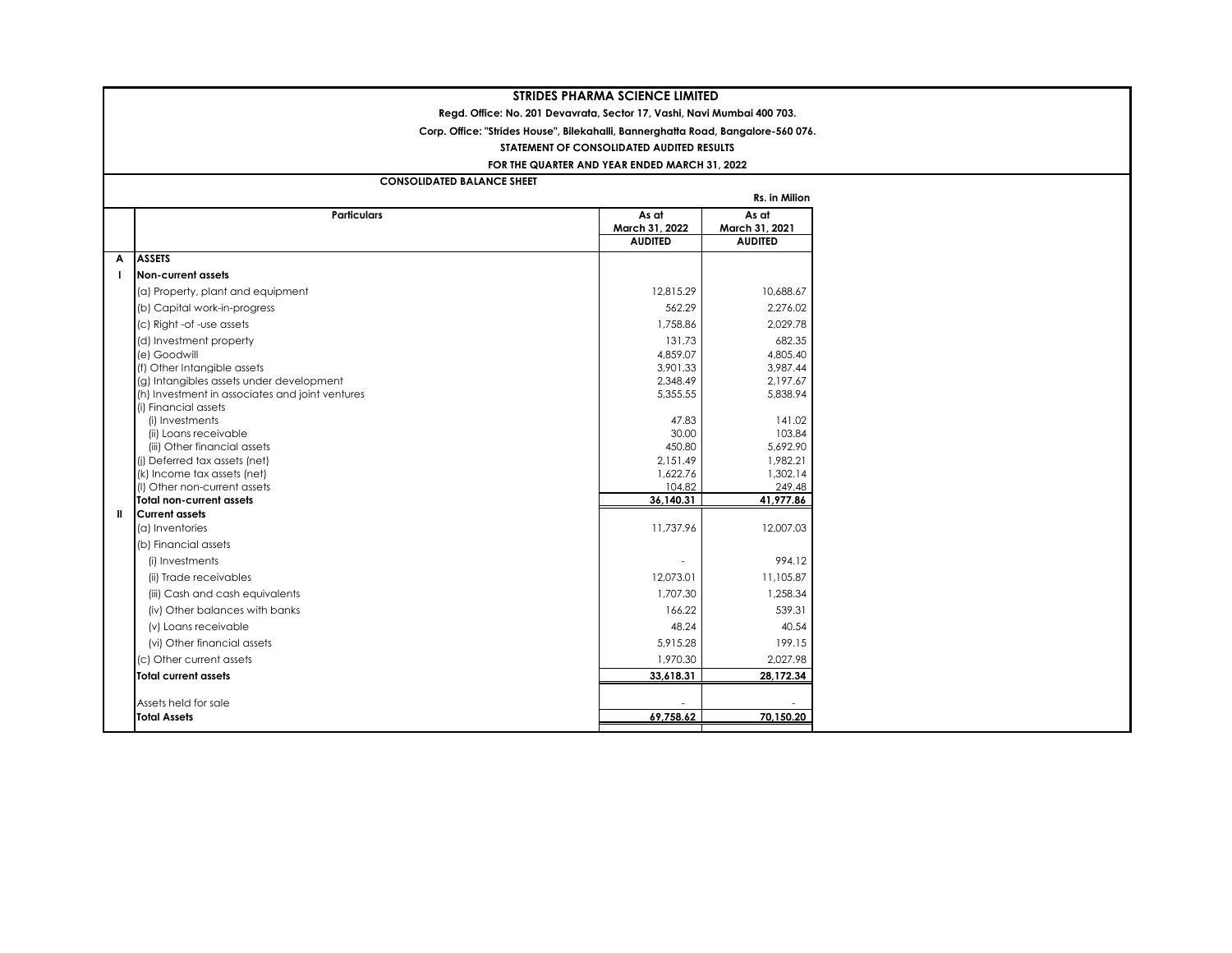**Regd. Office: No. 201 Devavrata, Sector 17, Vashi, Navi Mumbai 400 703.**

## **Corp. Office: "Strides House", Bilekahalli, Bannerghatta Road, Bangalore-560 076.**

**STATEMENT OF CONSOLIDATED AUDITED RESULTS**

**FOR THE QUARTER AND YEAR ENDED MARCH 31, 2022**

|                                                                                            |                | Rs. in Milions |
|--------------------------------------------------------------------------------------------|----------------|----------------|
| <b>Particulars</b>                                                                         | As at          | As at          |
|                                                                                            | March 31, 2022 | March 31, 2021 |
|                                                                                            |                |                |
|                                                                                            | <b>AUDITED</b> | <b>AUDITED</b> |
| <b>EQUITY AND LIABILITIES</b><br>В                                                         |                |                |
| $\mathbf{I}$<br>Equity                                                                     |                |                |
| (a) Equity share capital                                                                   | 897.90         | 896.81         |
| (b) Other equity                                                                           | 22,694.38      | 26,869.80      |
| Equity attributable to owners of the Company                                               | 23,592.28      | 27,766.61      |
| Non-Controlling interests                                                                  | 240.88         | 373.41         |
| <b>Total equity</b>                                                                        | 23,833.16      | 28,140.02      |
| <b>Liabilities</b><br>ш                                                                    |                |                |
| <b>Non-current liabilities</b><br>$\mathbf{1}$                                             |                |                |
| (a) Financials liabilities                                                                 |                |                |
| (i) Borrowings                                                                             | 8,356.23       | 8,825.78       |
| (ii) Lease Liabilities                                                                     | 1,864.67       | 2,102.67       |
| (iii) Other financial liabilities                                                          | 571.78         | 753.65         |
| (b) Provisions                                                                             | 642.80         | 674.08         |
| (c) Deferred tax liabilities (net)                                                         | 357.19         | 463.48         |
| (d) Non-current tax liabilities (net)                                                      |                | 1,790.91       |
| (e) Other non-current liabilities                                                          | 16.04          | 16.13          |
| <b>Total non-current liabilities</b>                                                       | 11,808.71      | 14,626.70      |
| <b>Current liabilities</b><br>$\overline{\mathbf{2}}$                                      |                |                |
| (a) Financials liabilities                                                                 |                |                |
| (i) Borrowings                                                                             | 19,563.37      | 12,208.10      |
| (ii) Lease liabilities                                                                     | 465.98         | 345.70         |
| ilii) Trade payables                                                                       |                |                |
| (a) total outstanding dues of micro enterprises and small enterprises                      | 326.75         | 378.35         |
| (b) total outstanding dues of creditors other than micro enterprises and small enterprises | 10,388.49      | 10,963.65      |
| (iv) Other financial liabilities                                                           | 1,152.31       | 1,250.78       |
| (b) Provisions                                                                             | 1,226.23       | 1,241.91       |
| (c) Current tax liabilities                                                                | 238.11         | 351.18         |
| (d) Other current liabilities                                                              | 755.51         | 643.81         |
| <b>Total current liabilities</b>                                                           | 34,116.75      | 27,383.48      |
| <b>Total Equity and liabilities</b>                                                        | 69,758.62      | 70,150.20      |
|                                                                                            |                |                |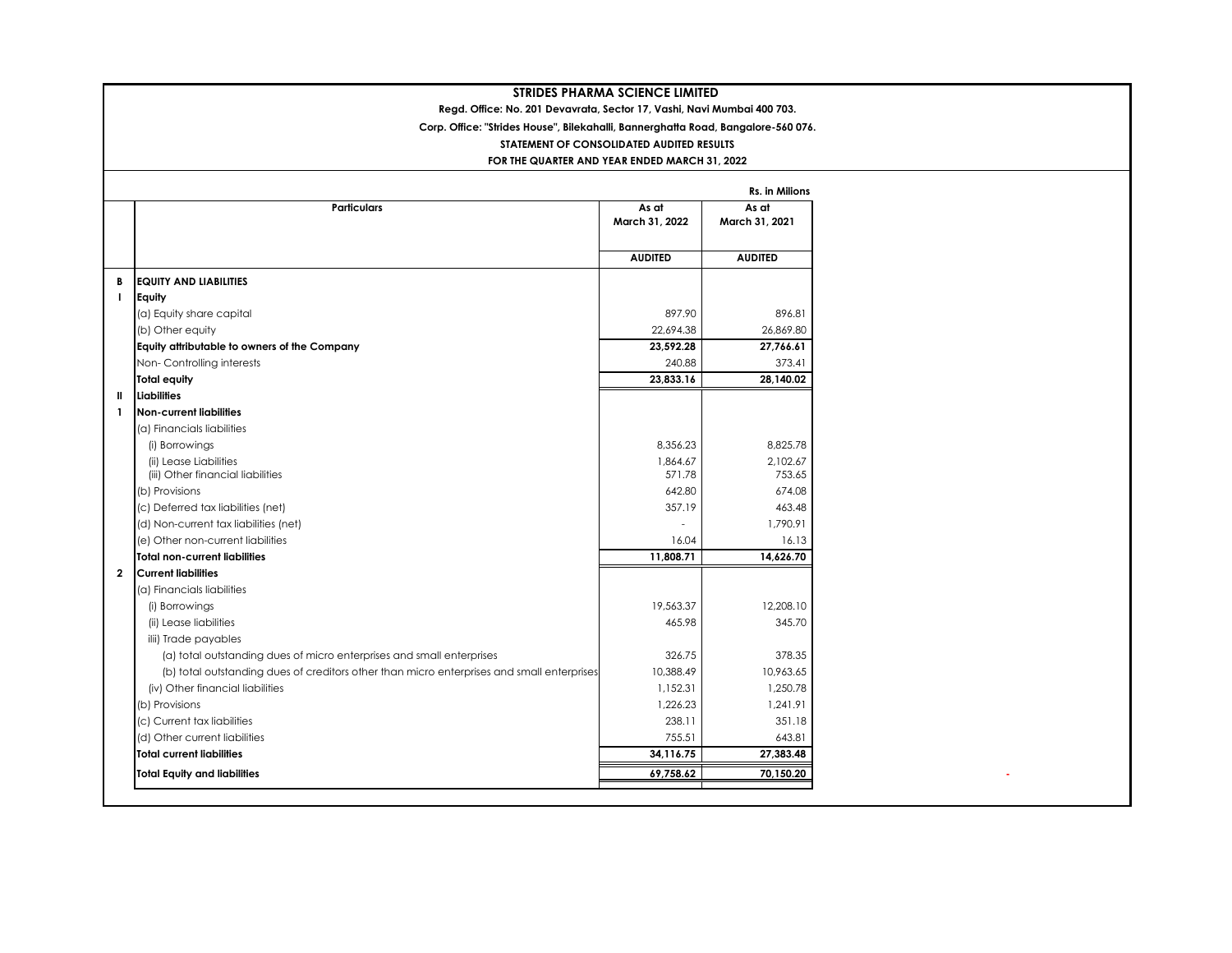

**Regd. Office: No. 201 Devavrata, Sector 17, Vashi, Navi Mumbai 400 703.**

Corp. Office: "Strides House", Bilekahalli, Bannerghatta Road, Bangalore-560 076.

**STATEMENT OF CONSOLIDATED AUDITED RESULTS**

#### **FOR THE QUARTER AND YEAR ENDED MARCH 31, 2022 CONSOLIDATED STATEMENT OF CASH FLOW**

**Rs. In Million Sl. No. For the Current year ended March 31, 2022 For the previous year ended March 31, 2021 AUDITED AUDITED A. Cash flow from operating activities Profit / (loss) before tax from:** Continuing operations  $(6.525.13)$  2,754.39 2,754.39 Discontinued operations and the set of the set of the set of the set of the set of the set of the set of the set of the set of the set of the set of the set of the set of the set of the set of the set of the set of the set  **(6,525.13) 2,893.80 Adjustments for:** - Depreciation and amortisation expense 2,330.14 2,062.87 - Share of loss of joint ventures and associates 1,108.12 978.19 978.19 978.19 978.19 978.19 978.19 978.19 978.19 - Gain on sale of property, plant and equipment and other intangible assets (net) (112.47) (112.47) (112.47) (<br>-23.38) (112.47) (112.47) (23.38) (112.47) (23.38) (112.47) (23.38) (23.38) - Share based compensation expense - Unwinding/ cancellation of gross obligations and contingent consideration (11.27) 86.40 - Interest expense on borrowings & others 1,767.44  $\vert$  1,760.65 (1,076.15) [1,076.15] - Interest and dividend income<br>Facin on disposal of assets / settlement of liabilities attributable to the discontinued operations (net) - -- Gain on disposal of assets / settlement of liabilities attributable to the discontinued operations (net) - Rental income from investment property and the community of the community of the community of the community of the community of the community of the community of the community of the community of the community of the com - Liability / provision no longer required written back - (7.45) - (7.45) - (7.45) - (7.45) - (7.45) - (7.45) - (7.45) - (7.45) - (7.45) - (7.45) - (7.45) - (7.45) - (7.45) - (7.45) - (7.45) - (7.45) - (7.45) - (7.45) - (7 - Bad debts written off / provision for doubtful trade and other receivables 1.78 and 0.178 94.61 - Write down of inventories and other assets 46.76  $\pm$  46.76  $\pm$  46.76  $\pm$  46.76  $\pm$  46.76  $\pm$  46.76  $\pm$  46.76  $\pm$  46.76  $\pm$  46.76  $\pm$  46.76  $\pm$  46.76  $\pm$  46.76  $\pm$  46.76  $\pm$  46.76  $\pm$  46.76  $\pm$  46.76  $\pm$  4 - Impairment and cost associated with disposal of facility 1,727.16  $\,$  1,727.16  $\,$  1,727.16  $\,$  1,727.16  $\,$ - Impairment of investment in associates - 81.99<br>- 81.99 Sales returns, write down of inventory and other expenses on account of Product withdrawal - Sales returns, write down of inventory and other expenses on account of Product withdrawal - Gain on sale of investment in associates/subsidiaries (29.36) - - Gain on lease modifications (18.73) - - Gain on dilution of investment in associates (529.26) (323.00) - Loss on sale of business unit 154.37  $\sim$  154.37  $\sim$  154.37  $\sim$  154.37  $\sim$  154.37  $\sim$  154.37  $\sim$  154.37  $\sim$  1554.37  $\sim$  1554.37  $\sim$  1554.37  $\sim$  1554.37  $\sim$  1554.37  $\sim$  1554.37  $\sim$  1554.37  $\sim$  1554.37  $\sim$  15 - Fair valuation gain on acquisition of controlling shares in an associate - (25.30) [25.30] [25.30] [25.30] [25.30] [25.30] [25.30] [25.30] [25.30] [25.30] [25.30] [25.30] [25.30] [1,029.61] [1,029.61] [1,029.61] [1,029.6 - 1,029.61) Net unrealised exchange gain (1,029.61) (1,029.61) (1,029.61) (1,029.61) (1,029.61) (1,029.61) (1,029.61)<br>Derating profit / (loss) before working capital changes **Operating profit / (loss) before working capital changes Changes in working capital:** Increase in trade and other receivables (587.95) (1,247.75) Decrease / (Increase) in inventories (4,140.49) and the provides and content of the content of the content of the content of the content of the content of the content of the content of the content of the content of the con (Decrease) / Increase in trade and other payables **Net change in working capital (1,899.04) (3,280.54) Cash (utilised in) / generated from operations (2,601.43)** 3,246.41<br>
Income taxes refund received (2,567.96) 23.28 (2,567.96) 23.28 (2,567.96) Income taxes refund received and received the series of the series of the cash flow (utilised in) / generated from operating activities and the cash flow (utilised in) / generated from operating activities and the cash flo **Net cash flow (utilised in) / generated from operating activities <b>A** (2,578.15) 4,815 **Particulars**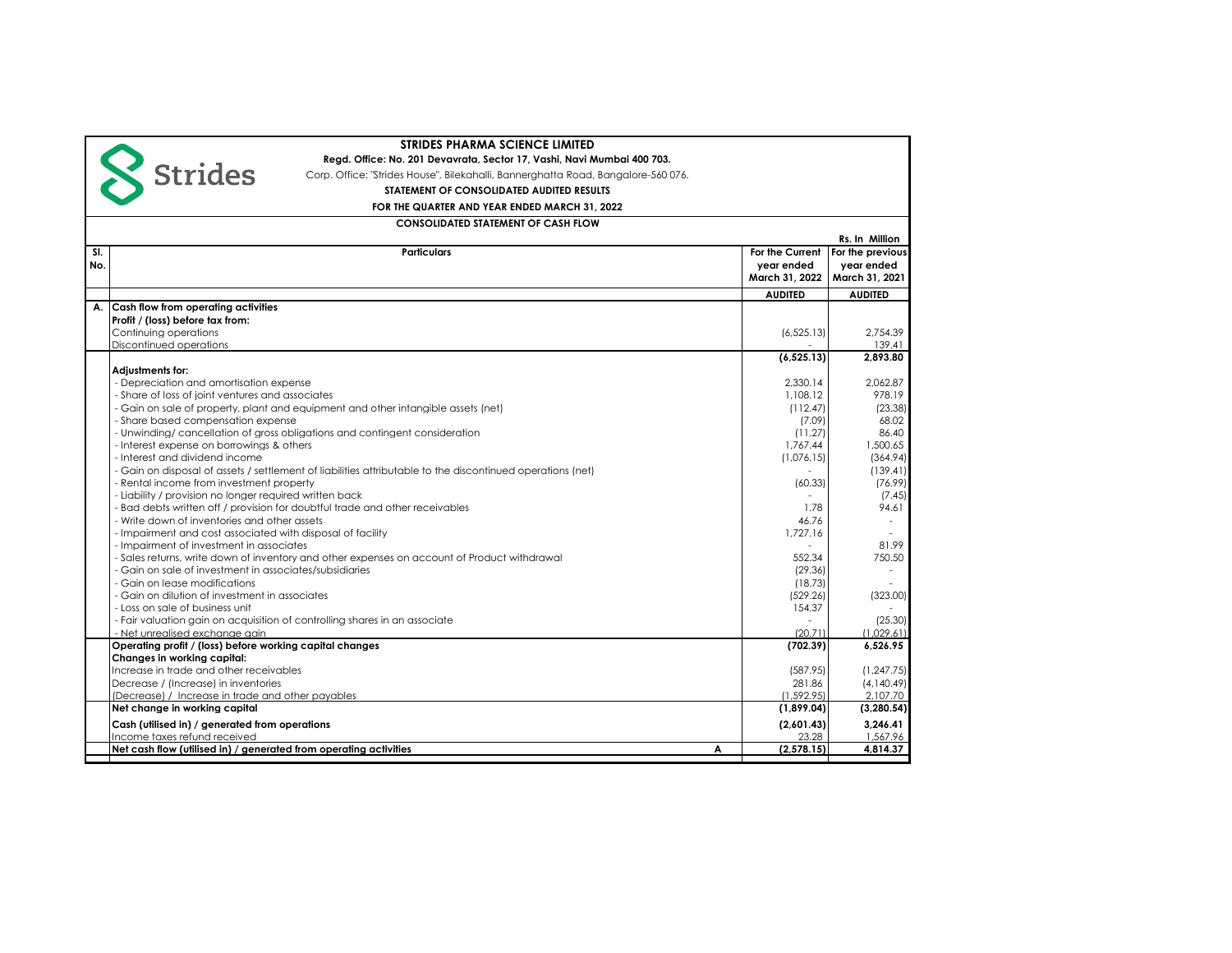

**Corp. Office: "Strides House", Bilekahalli, Bannerghatta Road, Bangalore-560 076.**

**STATEMENT OF CONSOLIDATED AUDITED RESULTS**

S Strides

## **FOR THE QUARTER AND YEAR ENDED MARCH 31, 2022**

## **CONSOLIDATED STATEMENT OF CASH FLOW**

|     | Rs. In Million                                                                                                                   |                        |                       |  |  |  |
|-----|----------------------------------------------------------------------------------------------------------------------------------|------------------------|-----------------------|--|--|--|
| SI. | <b>Particulars</b>                                                                                                               | For the Current        | For the previous      |  |  |  |
| No. |                                                                                                                                  | year ended             | year ended            |  |  |  |
|     |                                                                                                                                  | March 31, 2022         | March 31, 2021        |  |  |  |
|     |                                                                                                                                  |                        |                       |  |  |  |
|     |                                                                                                                                  | <b>AUDITED</b>         | <b>AUDITED</b>        |  |  |  |
| В.  | <b>Cash flow from investing activities</b>                                                                                       |                        |                       |  |  |  |
|     | Capital expenditure for property, plant and equipment and intangible assets, including capital advance                           | (1,433.83)             | (2,974.84)            |  |  |  |
|     | Proceeds from sale of property, plant and eaujoment and intanaible assets                                                        | 753.74                 | 39.58                 |  |  |  |
|     | Short-term investments in funds                                                                                                  | (540.61)               | (150.00)              |  |  |  |
|     | Purchase of long-term investments including investment in associates                                                             | (51.06)                | (2.456.33)            |  |  |  |
|     | Consideration paid towards acquisition of non-controlling interest in subsidiary and business combinations, net of cash acquired | (2,195.13)             | (78.86)               |  |  |  |
|     | Proceeds from sale of investment in mutual funds                                                                                 | 1.545.05               | 324.74                |  |  |  |
|     | Proceeds from sale of long-term investments including discontinued operations, net of expenses and cash                          | 127.30                 | 97.69                 |  |  |  |
|     | Rent deposit given                                                                                                               | (11.21)                | (0.10)                |  |  |  |
|     | Proceeds / (investment) in fixed deposits with maturity of more than 3 months, net                                               | 488.54                 | (167.13)              |  |  |  |
|     | Rental income from investment property                                                                                           | 62.52                  | 88.35                 |  |  |  |
|     | Interest and dividends received (net of tax on dividend)                                                                         | 67.36                  | 68.69                 |  |  |  |
|     | Net cash flow utilised in investing activities<br>B                                                                              | (1.187.33)             | (5,208.21)            |  |  |  |
|     |                                                                                                                                  |                        |                       |  |  |  |
|     | C. Cash flow from financina activities                                                                                           |                        |                       |  |  |  |
|     | Proceeds from issue of equity shares                                                                                             | 36.18                  | 34.99                 |  |  |  |
|     | Proceeds from long-term borrowings                                                                                               | 4,506.57               | 5,674.58              |  |  |  |
|     | Repayment of long-term borrowings                                                                                                | (2.681.26)             | (2,100.94)            |  |  |  |
|     | Net increase/ (decrease) in working capital and short-term borrowings                                                            | 4,564.32               | (1,824.26)            |  |  |  |
|     | Lease payments                                                                                                                   | (450.39)               | (370.98)              |  |  |  |
|     | Dividends paid (net of tax on dividend)                                                                                          | (224.31)               | (179.15)              |  |  |  |
|     | Proceeds from issue of shares to minority shareholders                                                                           |                        | 1.67                  |  |  |  |
|     | Interest paid on borrowings<br>C<br>Net cash generated from / (utilised in) financing activities                                 | (1,537.95)<br>4.213.16 | 1,393.87)<br>(157.96) |  |  |  |
|     |                                                                                                                                  |                        |                       |  |  |  |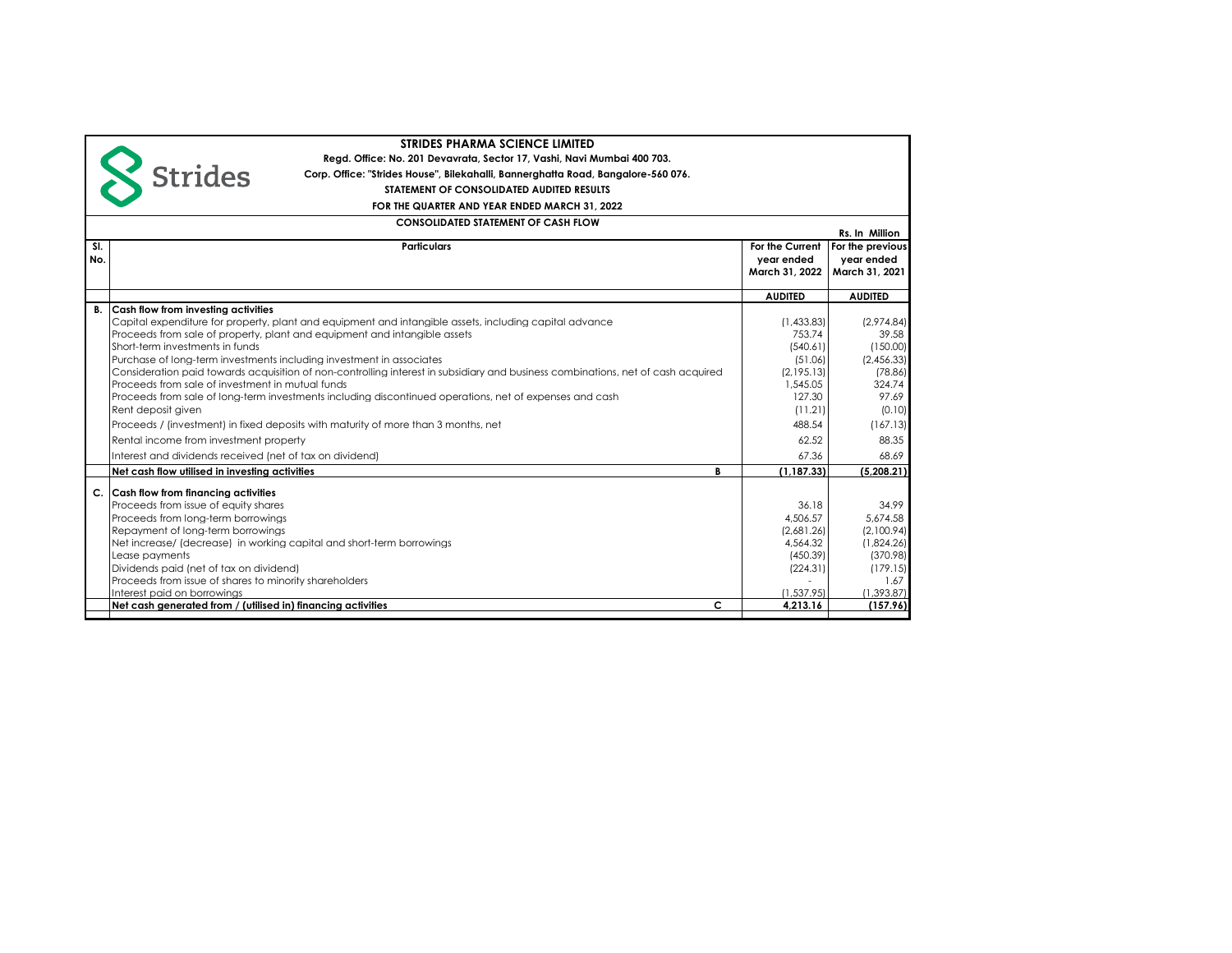

**Regd. Office: No. 201 Devavrata, Sector 17, Vashi, Navi Mumbai 400 703. Corp. Office: "Strides House", Bilekahalli, Bannerghatta Road, Bangalore-560 076.**

**STATEMENT OF CONSOLIDATED AUDITED RESULTS**

## **FOR THE QUARTER AND YEAR ENDED MARCH 31, 2022**

|  | <b>CONSOLIDATED STATEMENT OF CASH FLOW</b> |
|--|--------------------------------------------|

|     |                                                                                             |                 | Rs. In Million   |
|-----|---------------------------------------------------------------------------------------------|-----------------|------------------|
| SI. | <b>Particulars</b>                                                                          | For the Current | For the previous |
| No. |                                                                                             | year ended      | year ended       |
|     |                                                                                             | March 31, 2022  | March 31, 2021   |
|     |                                                                                             |                 |                  |
|     |                                                                                             | <b>AUDITED</b>  | <b>AUDITED</b>   |
|     | Net increase/ (decrease) in cash and cash equivalents during the year<br>$(A+B+C)$          | 447.68          | (551.80)         |
|     | Cash and cash equivalents at the beginning of the year                                      | 1.258.34        | .822.34          |
|     | Effect of exchange differences on restatement of foreign currency cash and cash equivalents | .28             | (12.20)          |
|     | Cash and cash eauivalents at the end of the vear*                                           | 1.707.30        | 1.258.34         |
|     | * Comprises:                                                                                |                 |                  |
|     | Cash on hand                                                                                | 2.71            | 2.96             |
|     |                                                                                             |                 |                  |
|     | Balance with banks:                                                                         |                 |                  |
|     | - In current accounts                                                                       | 1,573.41        | 1.056.70         |
|     | - In deposit accounts                                                                       | 14.61           | 5.27             |
|     | - Funds-in-transit                                                                          | 116.57          | 193.41           |
|     | Total                                                                                       | 1.707.30        | 1.258.34         |
|     |                                                                                             |                 |                  |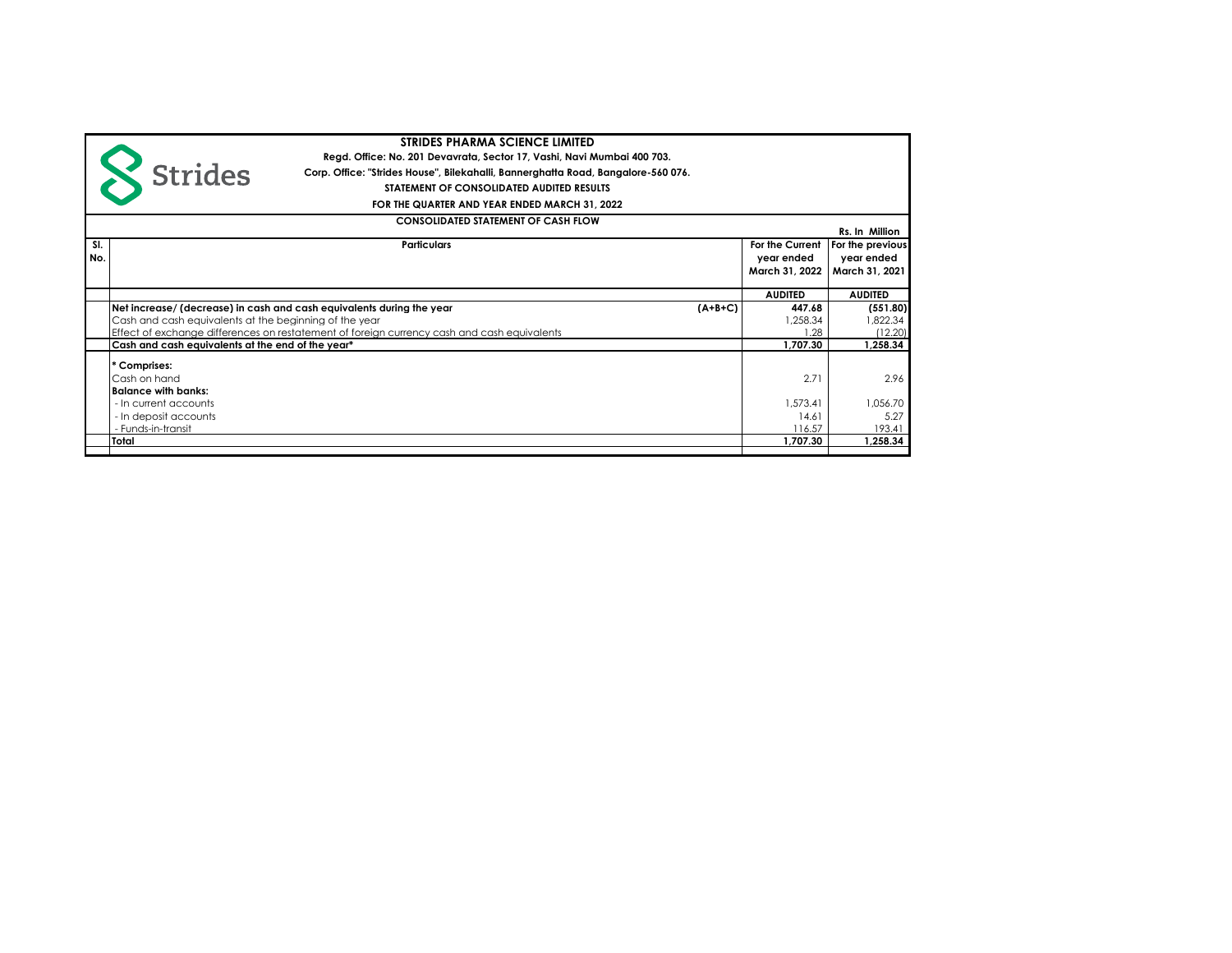|                | <b>STRIDES PHARMA SCIENCE LIMITED</b>                                                                                                                                                                                                                                                                                                                                                                                                                                                                                                                                                                                                                                                                                                                                                                                                             |                                     |                                                         |                                                                           |                                                 |                                          |  |
|----------------|---------------------------------------------------------------------------------------------------------------------------------------------------------------------------------------------------------------------------------------------------------------------------------------------------------------------------------------------------------------------------------------------------------------------------------------------------------------------------------------------------------------------------------------------------------------------------------------------------------------------------------------------------------------------------------------------------------------------------------------------------------------------------------------------------------------------------------------------------|-------------------------------------|---------------------------------------------------------|---------------------------------------------------------------------------|-------------------------------------------------|------------------------------------------|--|
|                | CIN: L24230MH1990PLC057062<br><b>Strides</b>                                                                                                                                                                                                                                                                                                                                                                                                                                                                                                                                                                                                                                                                                                                                                                                                      |                                     |                                                         |                                                                           |                                                 |                                          |  |
|                | Regd. Office: No. 201 Devavrata, Sector 17, Vashi, Navi Mumbai 400 703.<br>Corp. Office: "Strides House", Bilekahalli, Bannerghatta Road, Bangalore-560 076.                                                                                                                                                                                                                                                                                                                                                                                                                                                                                                                                                                                                                                                                                      |                                     |                                                         |                                                                           |                                                 |                                          |  |
|                | STATEMENT OF CONSOLIDATED AUDITED RESULTS                                                                                                                                                                                                                                                                                                                                                                                                                                                                                                                                                                                                                                                                                                                                                                                                         |                                     |                                                         |                                                                           |                                                 |                                          |  |
|                | FOR THE QUARTER AND YEAR ENDED MARCH 31, 2022                                                                                                                                                                                                                                                                                                                                                                                                                                                                                                                                                                                                                                                                                                                                                                                                     |                                     |                                                         |                                                                           |                                                 |                                          |  |
| Notes:         |                                                                                                                                                                                                                                                                                                                                                                                                                                                                                                                                                                                                                                                                                                                                                                                                                                                   |                                     |                                                         |                                                                           |                                                 |                                          |  |
| $\mathbf{1}$   | These financial results have been prepared in accordance with Indian Accounting Standards ('Ind AS') prescribed under Section 133 of the Companies Act, 2013 and other accounting principles generally<br>accepted in India and in terms of Regulation 33 of the SEBI (Listing Obligations and Disclosure Requirements) Regulations, 2015.                                                                                                                                                                                                                                                                                                                                                                                                                                                                                                        |                                     |                                                         |                                                                           |                                                 |                                          |  |
| $\mathbf{2}$   | The above consolidated results were reviewed by the Audit Committee and approved by the Board of Directors at their meeting held on May 24, 2022. The statutory auditors have audited the results for<br>the quarter and year ended March 31, 2022 and have issued an unmodified opinion.                                                                                                                                                                                                                                                                                                                                                                                                                                                                                                                                                         |                                     |                                                         |                                                                           |                                                 |                                          |  |
| 3              | On December 4, 2013, the Company and its wholly owned subsidiary, Strides Pharma Asia Pte Limited ("the Singapore Subsidiary"), completed the sale of investments in Agila Specialties Private Limited and<br>Agila Specialties Global Pte Limited (together, "Agila") to Mylan Laboratories Limited and Mylan Institutional Inc. (together, "Mylan") pursuant to separate agreements, each dated as of February 27, 2013<br>(the "SPAs"). Under the terms of SPA, the Group is entitled to the benefit of any refund of taxes in respect of any period ending on or before the completion date.                                                                                                                                                                                                                                                  |                                     |                                                         |                                                                           |                                                 |                                          |  |
|                | During the previous year, Mylan has received certain tax refund with respect to the period on or before the completion date, which has been remitted to the Group. The Group has recorded such receipt<br>of Rs. 147.72 million and corresponding expenses of Rs. 8.31 million under discontinued operations.                                                                                                                                                                                                                                                                                                                                                                                                                                                                                                                                     |                                     |                                                         |                                                                           |                                                 |                                          |  |
|                |                                                                                                                                                                                                                                                                                                                                                                                                                                                                                                                                                                                                                                                                                                                                                                                                                                                   |                                     |                                                         |                                                                           |                                                 | Rs. in Million                           |  |
| SI.<br>No.     | <b>Particulars</b>                                                                                                                                                                                                                                                                                                                                                                                                                                                                                                                                                                                                                                                                                                                                                                                                                                | 3 Months<br>ended<br>March 31, 2022 | <b>Preceding 3 Months</b><br>ended<br>December 31, 2021 | Corresponding 3<br>Months ended in<br>the previous year<br>March 31, 2021 | For the current year<br>ended<br>March 31, 2022 | Previous year<br>ended<br>March 31, 2021 |  |
|                |                                                                                                                                                                                                                                                                                                                                                                                                                                                                                                                                                                                                                                                                                                                                                                                                                                                   | <b>AUDITED (Refer</b><br>note 16)   | <b>UNAUDITED</b>                                        | <b>AUDITED (Refer note</b><br>16)                                         | <b>AUDITED</b>                                  | <b>AUDITED</b>                           |  |
|                | <b>Total Revenue</b>                                                                                                                                                                                                                                                                                                                                                                                                                                                                                                                                                                                                                                                                                                                                                                                                                              |                                     |                                                         |                                                                           |                                                 |                                          |  |
| Ш              | <b>Total Expenses</b><br>Profit/(loss) before exceptional items and tax (I - II)                                                                                                                                                                                                                                                                                                                                                                                                                                                                                                                                                                                                                                                                                                                                                                  |                                     |                                                         |                                                                           |                                                 |                                          |  |
| IV             | <b>Exceptional items</b>                                                                                                                                                                                                                                                                                                                                                                                                                                                                                                                                                                                                                                                                                                                                                                                                                          |                                     |                                                         |                                                                           |                                                 |                                          |  |
| V              | Profit/(loss) before tax (III + IV)                                                                                                                                                                                                                                                                                                                                                                                                                                                                                                                                                                                                                                                                                                                                                                                                               |                                     |                                                         |                                                                           |                                                 |                                          |  |
| V <sub>1</sub> | Share of profit / (loss) of joint ventures and associates                                                                                                                                                                                                                                                                                                                                                                                                                                                                                                                                                                                                                                                                                                                                                                                         |                                     |                                                         |                                                                           |                                                 |                                          |  |
| VII            | Profit/(loss) before $\text{tax}(V + VI)$                                                                                                                                                                                                                                                                                                                                                                                                                                                                                                                                                                                                                                                                                                                                                                                                         |                                     |                                                         |                                                                           |                                                 |                                          |  |
| VIII<br>IX     | Gain on disposals of assets (net)<br>Tax expense / (benefit)                                                                                                                                                                                                                                                                                                                                                                                                                                                                                                                                                                                                                                                                                                                                                                                      |                                     |                                                         | (8.31)                                                                    |                                                 | 139.41                                   |  |
| х              | Profit/(loss) from discontinued operations (VII+ VIII - IX)                                                                                                                                                                                                                                                                                                                                                                                                                                                                                                                                                                                                                                                                                                                                                                                       |                                     |                                                         | (8.31)                                                                    |                                                 | 139.41                                   |  |
|                | 4 a. During the previous year, the Group gained controlling interest in Fairmed Healthcare AG, Switzerland, thereby making it a subsidiary of the group. Pursuant to the acquisition of controlling interest in<br>Fairmed, in accordance with Ind AS 103 "Business Combinations", the group recorded a gain of Rs. 25.30 Million, being the difference in the fair value of non-controlling interest held and carrying value of<br>equity in Fairmed.<br>b. One of the associates of the Group, raised equity investments during the quarter ended March 2021 and June 2021, consequently the Group's shareholding has reduced. As per Ind AS 28 'Investment in<br>associates and Joint ventures', the group recorded gain on dilution of Rs. 323 million and Rs. 529.26 million during the quarter ended March 2021 and June 2021 respectively. |                                     |                                                         |                                                                           |                                                 |                                          |  |

5 During the current year, the Group completed the sale of business of its subsidiary (Pharmapar Inc., Canada) for consideration of CAD 0.63 million. The net loss of Rs. 154.37 million arising from the transaction has been recorded as exceptional items in the statement of profit and loss for the year ended March 31, 2022.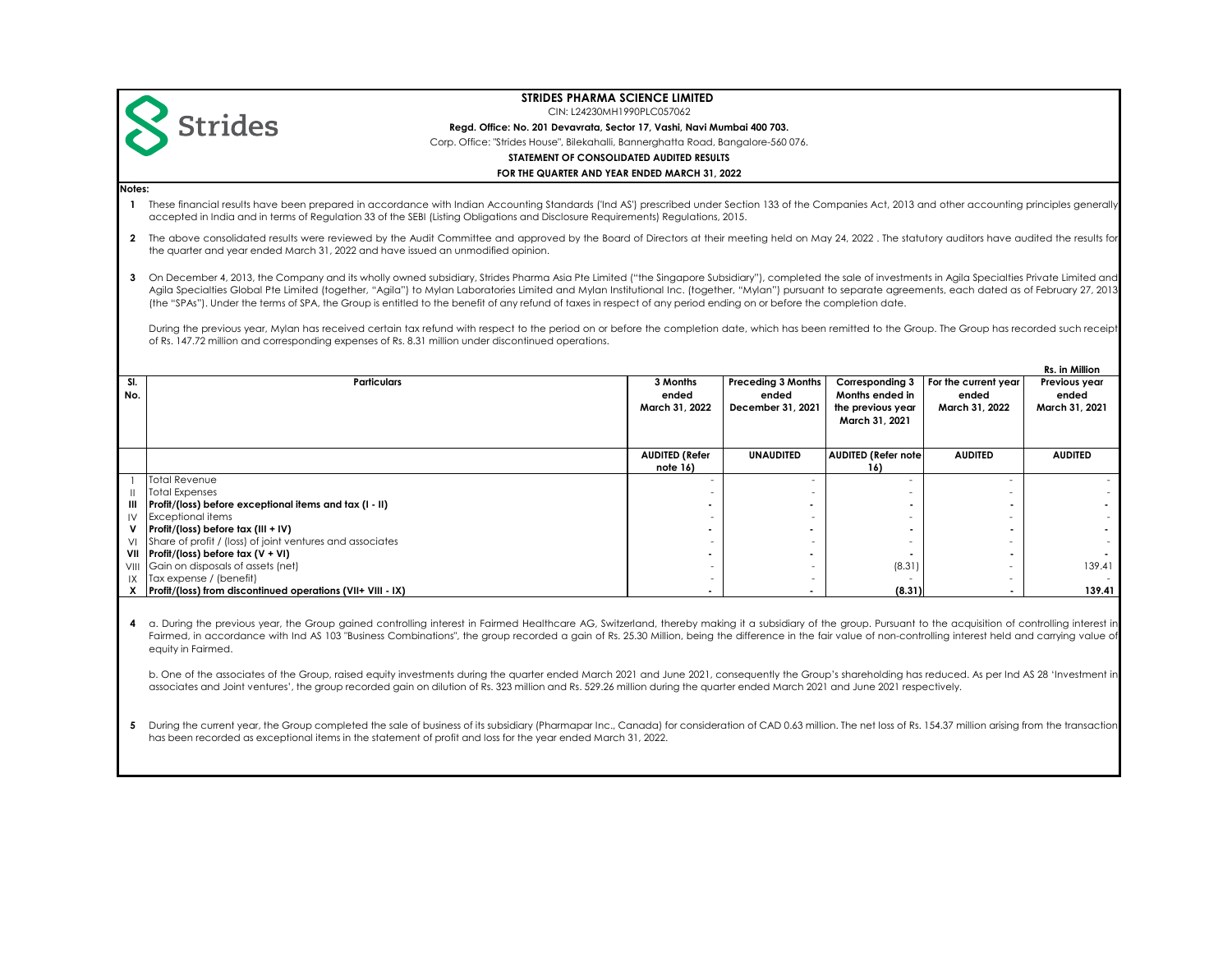

CIN: L24230MH1990PLC057062

#### **Regd. Office: No. 201 Devavrata, Sector 17, Vashi, Navi Mumbai 400 703.**

Corp. Office: "Strides House", Bilekahalli, Bannerghatta Road, Bangalore-560 076.

**STATEMENT OF CONSOLIDATED AUDITED RESULTS**

#### **FOR THE QUARTER AND YEAR ENDED MARCH 31, 2022**

**6** a. On March 31, 2020, US Food and Drug Administration (USFDA or the Agency) issued letters to all manufacturers of Ranitidine across dosage forms requesting withdrawal of all prescription(Rx) and over-thecounter (OTC) ranitidine drugs from the market immediately. This step was based on their ongoing investigation of the N-Nitrosodimethylamine (NDMA) impurity in ranitidine medications. As a result, effective 1 April 2020, the Group has ceased further distribution of the product and is currently in the process of withdrawing the product from the market.

During the current period, the group has continued to receive returns from its customers with the corresponding value being deducted on their payments to the Group. As at March 31, 2022, the Group is carrying sufficient provision for sales return and has recorded an amount of Rs. 198.87 million towards other expenses related to its product withdrawal. Furthermore, the expenses recorded also includes legal fees incurred by the Group in respect of its ongoing litigations relating to Ranitidine. These amounts, in line with earlier periods, have been recorded as an expense within Exceptional items in the statement of profit and loss during the period.

b. During the year, USFDA issued a letter to the Group to test for the presence of Azide impurity(s) in Losartan. The Azide impurity(s) are API process impurity(s), with the API manufacturer also receiving a similar letter from USFDA. The results confirmed the presence of Azide impurity(s) in the batches tested. As a result, the group proposed to initiate a voluntary recall of specific batches which had the Azide impurity(s).

The Group has estimated the impact of the aforesaid recall and recorded a sales return provision for potential refunds on return of the product. The Group has also estimated the costs of such recall and have provided for all inventory of Losartan with the Azide impurity(s) as of 31 March 2022, amounting to Rs. 353.47 million. These amounts have been recorded as an expense within Exceptional items in the statement of profit and loss during the period.

Subsequently the API process at the API manufacturer was optimized to address this issue and the product was relaunched during the current quarter.

#### **7 Exceptional Item gain/ (loss) (net):**

|                                                                                                                           |                                   |                           |                                    |                          | Rs. in Million |
|---------------------------------------------------------------------------------------------------------------------------|-----------------------------------|---------------------------|------------------------------------|--------------------------|----------------|
| <b>Particulars</b>                                                                                                        | 3 Months                          | <b>Preceding 3 Months</b> | Corresponding 3                    | For the current year     | Previous year  |
|                                                                                                                           | ended                             | ended                     | Months ended in                    | ended                    | ended          |
|                                                                                                                           | March 31, 2022                    | December 31, 2021         | the previous year                  | March 31, 2022           | March 31, 2021 |
|                                                                                                                           |                                   |                           | March 31, 2021                     |                          |                |
|                                                                                                                           | <b>AUDITED (Refer</b><br>note 16) | <b>UNAUDITED</b>          | <b>AUDITED (Refer note)</b><br>16) | <b>AUDITED</b>           | <b>AUDITED</b> |
| Exchange gain/ (loss) on long-term foreign currency loans, derivatives, deferred consideration and<br>intra-group loans   | 164.53                            | (5.42)                    | (35.96)                            | (109.24)                 | 1,027.73       |
| - Sales returns, write down of inventory and other expenses on account of product withdrawal and<br>recall (Refer note 6) | (391.18)                          | (17.20)                   | (189.89)                           | (552.34)                 | (750.50)       |
| - Impairment and cost associated with disposal of facility (Refer note 14)                                                | (31.20)                           | (44.04)                   |                                    | (1,727.16)               |                |
| - Impairment of investment in associates                                                                                  |                                   | $\overline{\phantom{a}}$  | (81.99)                            |                          | (81.99)        |
| - Impairment/Write down of assets                                                                                         | (46.76)                           |                           |                                    | (46.76)                  |                |
| - Gain on dilution of investment in associates (Refer note 4)                                                             |                                   | ٠                         | 323.00                             | 529.26                   | 323.00         |
| - Fair valuation gain on acquisition of controlling shares in Fairmed Healthcare (Refer note 4)                           | $\overline{\phantom{a}}$          | ۰                         | $\overline{\phantom{a}}$           | $\overline{\phantom{a}}$ | 25.30          |
| Business combination and restructuring expenses                                                                           | (82.44)                           | (66.64)                   | (3.84)                             | (211.27)                 | (23.61)        |
| Employee Severance and retrenchment expense (Refer note 14)                                                               | (207.00)                          |                           |                                    | (207.00)                 |                |
| - Unwinding/ cancellation of gross obligations and contingent consideration                                               | (21.00)                           | (21.01)                   | (20.64)                            | 11.27                    | (86.40)        |
| - Gain on sale of Investment in associate                                                                                 |                                   | $\overline{\phantom{a}}$  |                                    | 27.79                    |                |
| - Gain on divestment of subsidiaries                                                                                      | (0.04)                            | (0.01)                    | $\overline{\phantom{a}}$           | 1.57                     |                |
| - Loss on sale of business units (Refer note 5)                                                                           | (154.37)                          |                           |                                    | (154.37)                 |                |
| Total                                                                                                                     | (769.46)                          | (154.32)                  | (9.32)                             | (2,438.25)               | 433.53         |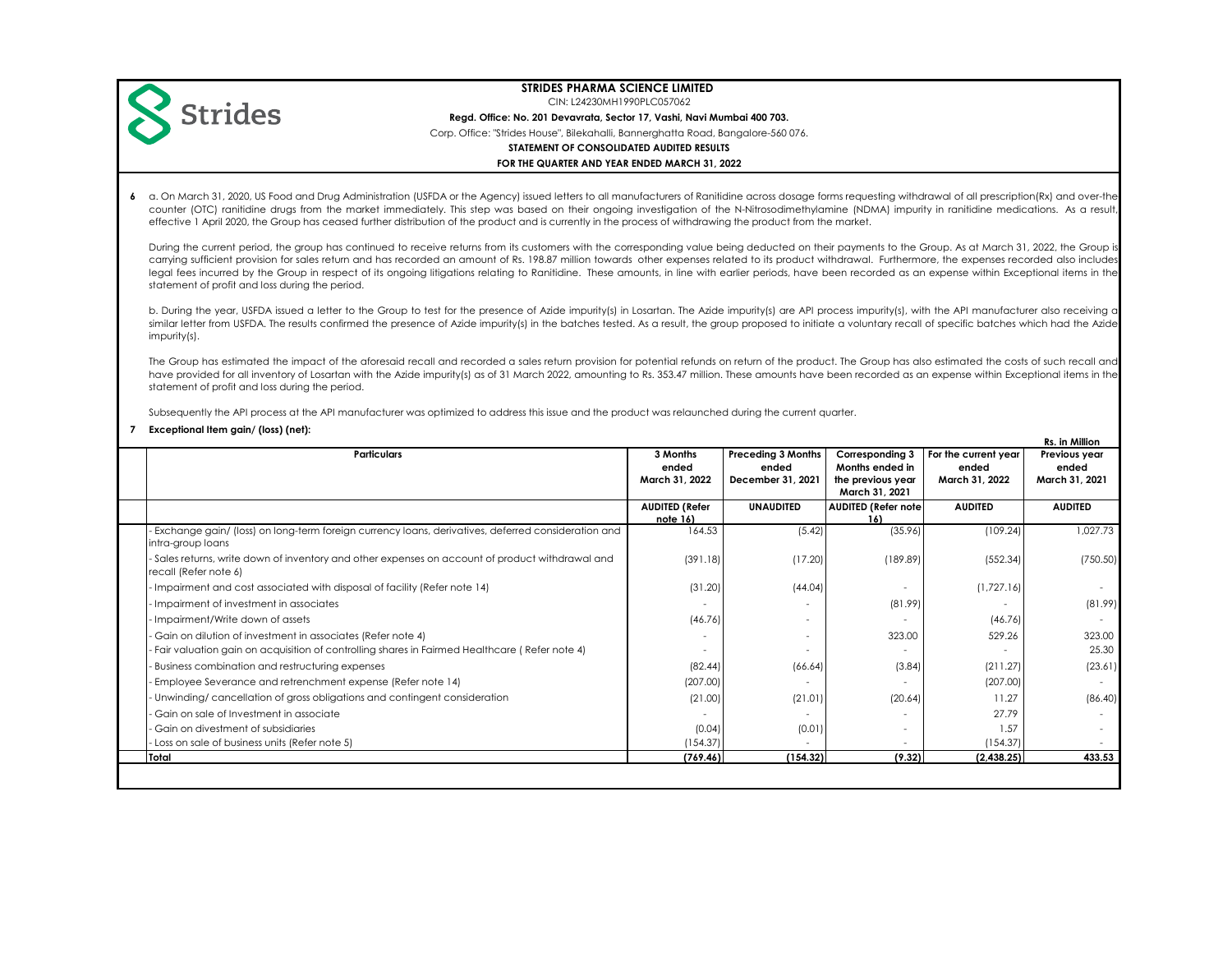

CIN: L24230MH1990PLC057062

**Regd. Office: No. 201 Devavrata, Sector 17, Vashi, Navi Mumbai 400 703.**

Corp. Office: "Strides House", Bilekahalli, Bannerghatta Road, Bangalore-560 076.

**STATEMENT OF CONSOLIDATED AUDITED RESULTS**

#### **FOR THE QUARTER AND YEAR ENDED MARCH 31, 2022**

**8** Based on the "management approach" as defined in Ind AS 108, the Chief Operating Decision Maker ("CODM") evaluates the Group's performance based on an analysis of various performance indicators. The accounting principles used in the preparation of these financial results are consistently applied to record revenue and expenditure in individual segments.

Effective previous year, the Group pursuant to its assessment that the business has now evolved from its incubation stage and to align to the decision to demerge certain parts of its business, implemented operational changes in how its CODM evaluates its businesses, including resource allocation and performance assessment. As a result of the aforesaid change, the Group has two operating segments, representing the individual businesses that are managed separately. The Group's reportable segment are as follows; "Pharmaceutical" & "Bio-pharmaceutical".

|                                                      |                                                                                          |                                                            |                                                                           |                                                  | Rs. in Million                                                     |
|------------------------------------------------------|------------------------------------------------------------------------------------------|------------------------------------------------------------|---------------------------------------------------------------------------|--------------------------------------------------|--------------------------------------------------------------------|
| Particulars                                          | 3 Months<br>ended<br>March 31, 2022                                                      | <b>Preceding 3 Months</b><br>ended<br>December 31, 2021    | Corresponding 3<br>Months ended in<br>the previous year<br>March 31, 2021 | For the current year<br>ended<br>March 31, 2022  | Previous year<br>ended<br>March 31, 2021                           |
|                                                      | <b>AUDITED (Refer</b><br>note 16)                                                        | <b>UNAUDITED</b>                                           | <b>AUDITED (Refer note</b><br>16)                                         | <b>AUDITED</b>                                   | <b>AUDITED</b>                                                     |
| <b>Segment Revenue</b>                               |                                                                                          |                                                            |                                                                           |                                                  |                                                                    |
| a) Pharmaceutical business                           | 8,660.18                                                                                 | 7,943.93                                                   | 9,084.93                                                                  | 30,702.50                                        | 33,158.70                                                          |
| b) Bio-pharmaceutical business                       |                                                                                          |                                                            |                                                                           |                                                  |                                                                    |
| <b>Revenue from operations</b>                       | 8.660.18                                                                                 | 7,943.93                                                   | 9.084.93                                                                  | 30.702.50                                        | 33.158.70                                                          |
| Segment results                                      |                                                                                          |                                                            |                                                                           |                                                  |                                                                    |
| (i) Profit/ (loss) before exceptional items and tax  |                                                                                          |                                                            |                                                                           |                                                  |                                                                    |
| a) Pharmaceutical business                           | 180.62                                                                                   | (914.29)                                                   | 768.19                                                                    | (2,978.76)                                       | 3,299.05                                                           |
| b) Bio-pharmaceutical business                       |                                                                                          |                                                            |                                                                           |                                                  |                                                                    |
|                                                      | 180.62                                                                                   | (914.29)                                                   | 768.19                                                                    | (2,978.76)                                       | 3,299.05                                                           |
| (ii) Exceptional items - net gain / (loss)           |                                                                                          |                                                            |                                                                           |                                                  |                                                                    |
| a) Pharmaceutical business                           | (769.46)                                                                                 | (154.32)                                                   | (332.32)                                                                  | (2,967.51)                                       | 110.53                                                             |
| b) Bio-pharmaceutical business                       |                                                                                          |                                                            | 323.00                                                                    | 529.26                                           | 323.00                                                             |
|                                                      | (769.46)                                                                                 | (154.32)                                                   | (9.32)                                                                    | (2,438.25)                                       | 433.53                                                             |
| (iii) Share of loss of joint ventures and associates |                                                                                          |                                                            |                                                                           |                                                  |                                                                    |
| a) Pharmaceutical business                           | (36.10)                                                                                  | (101.41)                                                   | (83.44)                                                                   | (250.62)                                         | (399.42)                                                           |
| b) Bio-pharmaceutical business                       | (400.28)                                                                                 | (141.34)                                                   | (114.78)                                                                  | (857.50)                                         | (578.77)                                                           |
|                                                      |                                                                                          |                                                            |                                                                           |                                                  | (978.19)                                                           |
| (iv) Profit/ (loss) before tax                       |                                                                                          |                                                            |                                                                           |                                                  |                                                                    |
| a) Pharmaceutical business                           | (624.94)                                                                                 | (1, 170.02)                                                | 352.43                                                                    | (6, 196.89)                                      | 3,010.16                                                           |
|                                                      |                                                                                          |                                                            |                                                                           |                                                  | (255.77)                                                           |
| Profit/ (loss) before tax [i+ii+iii]                 |                                                                                          |                                                            |                                                                           |                                                  | 2,754.39                                                           |
| Tax expense                                          |                                                                                          |                                                            |                                                                           |                                                  | 316.51                                                             |
|                                                      |                                                                                          |                                                            |                                                                           |                                                  | 2,437.88                                                           |
|                                                      | b) Bio-pharmaceutical business<br>(v) Profit/(loss) after tax from continuing operations | (436.38)<br>(400.28)<br>(1,025.22)<br>(1,314.81)<br>289.59 | (242.75)<br>(141.34)<br>(1, 311.36)<br>(44.78)<br>(1, 266.58)             | (198.22)<br>208.22<br>560.65<br>114.90<br>445.75 | (1, 108.12)<br>(328.24)<br>(6, 525.13)<br>(1,782.63)<br>(4,742.50) |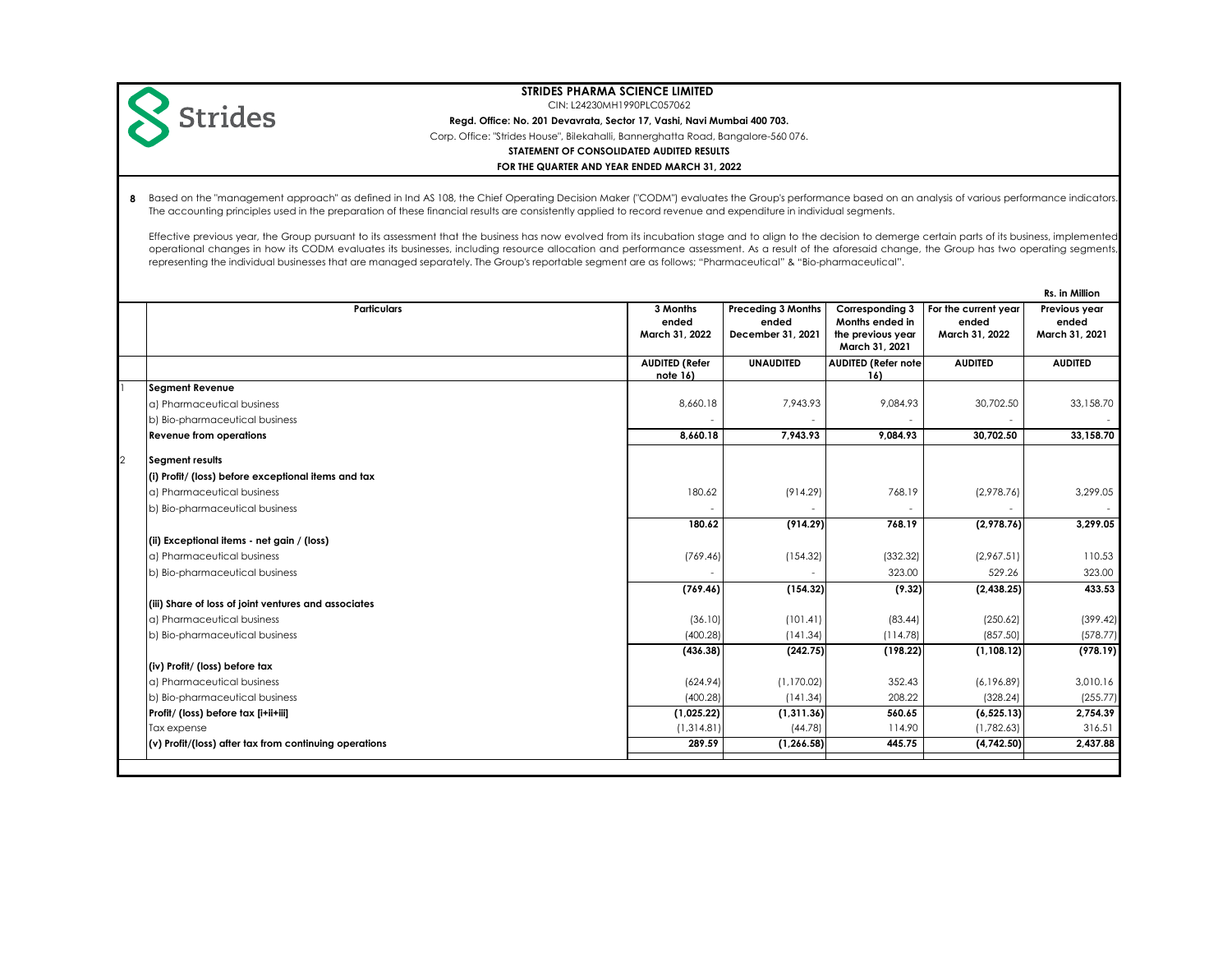

CIN: L24230MH1990PLC057062

#### **Regd. Office: No. 201 Devavrata, Sector 17, Vashi, Navi Mumbai 400 703.**

#### Corp. Office: "Strides House", Bilekahalli, Bannerghatta Road, Bangalore-560 076.

## **STATEMENT OF CONSOLIDATED AUDITED RESULTS**

**FOR THE QUARTER AND YEAR ENDED MARCH 31, 2022**

|                                |                       |                                    |                                    |                               | Rs. in Million         |
|--------------------------------|-----------------------|------------------------------------|------------------------------------|-------------------------------|------------------------|
| <b>Particulars</b>             | 3 Months<br>ended     | <b>Preceding 3 Months</b><br>ended | Corresponding 3<br>Months ended in | For the current year<br>ended | Previous year<br>ended |
|                                | March 31, 2022        | December 31, 2021                  | the previous year                  | March 31, 2022                | March 31, 2021         |
|                                |                       |                                    | March 31, 2021                     |                               |                        |
|                                | <b>AUDITED (Refer</b> | <b>UNAUDITED</b>                   | <b>AUDITED</b> (Refer note)        | <b>AUDITED</b>                | <b>AUDITED</b>         |
|                                | note $16$ )           |                                    | 16)                                |                               |                        |
| <b>Segment Assets</b>          |                       |                                    |                                    |                               |                        |
| a) Pharmaceutical business     | 65,139.56             | 66,228.20                          | 65,175.14                          | 65,139.56                     | 65,175.14              |
| b) Bio-pharmaceutical business | 4,619.06              | 5,020.45                           | 4,975.06                           | 4,619.06                      | 4,975.06               |
| <b>Total Segment Assets</b>    | 69,758.62             | 71,248.65                          | 70,150.20                          | 69,758.62                     | 70,150.20              |
|                                |                       |                                    |                                    |                               |                        |
| <b>Segment Liabilities</b>     |                       |                                    |                                    |                               |                        |
| a) Pharmaceutical business     | 45,925.46             | 46,086.64                          | 42,002.87                          | 45,925.46                     | 42,002.87              |
| b) Bio-pharmaceutical business |                       |                                    | 7.31                               |                               | 7.31                   |
| Total Segment Liabilities      | 45,925.46             | 46,086.64                          | 42,010.18                          | 45,925.46                     | 42.010.18              |
|                                |                       |                                    |                                    |                               |                        |

**9** The Group has incurred loss of Rs. 4,742.50 million and has negative operating cash flows amounting to Rs. 2,578.16 million for the year ended 31 March 2022 on account of continuing pricing pressure in some of its key geographies consequent to effects of COVID. Management of the Parent Company and of the subsidiaries have obtained relaxations for compliance with financial covenants for year ended March 31, 2022, as these have not been met as of the date of the issue of financial results. Further, as of 31 March 2022, the Parent Company has provided guarantees aggregating to Rs. 9,419.83 million in relation to the borrowings of its Associate company ("the Associate"), out of which Rs. 6,016 million outstanding as on 31 March 2022, for which there is a material uncertainty to continue as a going concern. The Associate has requested for temporary relaxations for compliance with these financial covenants from the lenders as these have not been met as of the date of these financial results. Also refer note 13 of these financial results.

Further, to mitigate the situation, the Group has raised long-term and other financing facilities amounting to Rs. 500 million post year ended 31 March 2022 and has issued equity warrants to the entity which is part of the Promoter group that is expected to provide additional equity of Rs. 884 million by 31 March 2023. The Group has cash and cash equivalents of INR 1,707.30 million as at 31 March 2022 and also undrawn borrowing facilities available from certain lenders. The Group expects to improve operating profits from the newly acquired business in the US and from cost reductions consequent to capacity optimization at some of its manufacturing locations from April 2022 and by monitoring of freight and other expenses.

Accordingly, based on the fact that the Group had generated positive operating cash flows in the previous year and expects to generate positive operating cash flows in future periods, temporary relaxations from lenders for compliance with financial covenants related to borrowings, its ability to raise new financing facilities, full utilisation of existing facilities, expected equity infusion in the year ending 31 March 2023 and the steps undertaken by management as noted above, management believes that the Group will be able to continue to generate sufficient cash in the foreseeable future to meet its obligations as they fall due.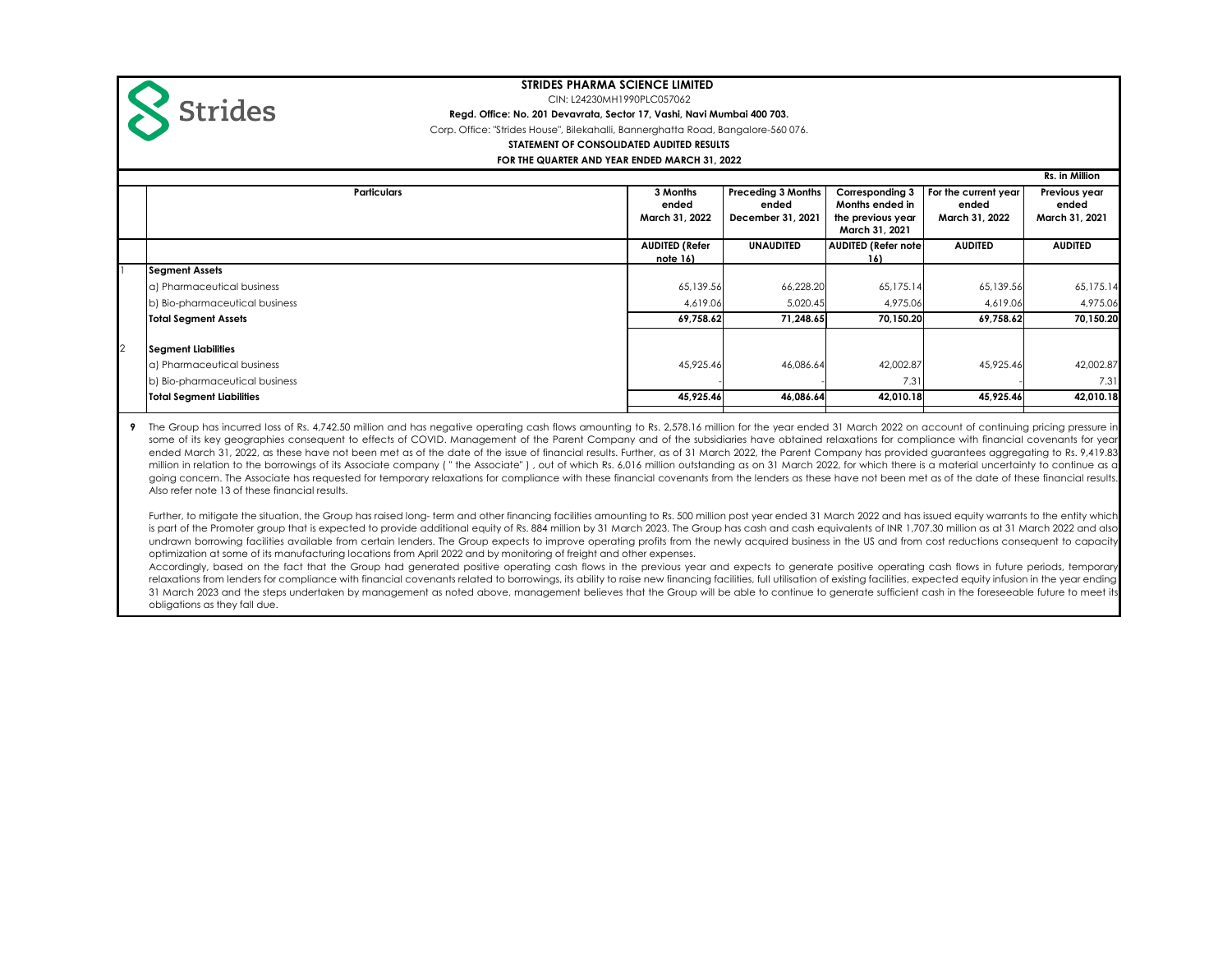

CIN: L24230MH1990PLC057062

**Regd. Office: No. 201 Devavrata, Sector 17, Vashi, Navi Mumbai 400 703.**

Corp. Office: "Strides House", Bilekahalli, Bannerghatta Road, Bangalore-560 076.

**STATEMENT OF CONSOLIDATED AUDITED RESULTS**

#### **FOR THE QUARTER AND YEAR ENDED MARCH 31, 2022**

- 10 The Company's erstwhile Managing Director and Chief Executive Officer tendered resignation in March 2022 which has been accepted by the Board of Directors (the Board). As part of the terms of his remuneration, as approved in the Annual General Meeting dated 20 August 2020, he was entitled to certain amounts subject to fulfilment of certain service conditions. Consequent to his resignation before the completion of the specified service period, the Board decided to recover amounts due to the Company based on the originally approved terms of his appointment. Accordingly, in line with the requirements of Section 197(9) of the Act, the Company has recorded such excess remuneration of Rs. 141.9 million paid as a recoverable balance as at 31 March 2022 under current financial assets in the financial results.
- 11 Board of Directors of the Company on March 14, 2022 approved the issuance of upto 2,000,000 Equity Warrants at a price of Rs 442/- per warrant, which is higher than the floor price arrived at as stipulated in Securities and Exchange Board of India (Issue of Capital and Disclosure Requirements) Regulations, 2018, as amended from time to time, to Karuna Business Solutions LLP, a promoter group entity, with a right to apply for and get allotted, within a period of 18 (Eighteen) months from the date of allotment of Warrants, 1 (one) Equity Share of face value of Rs 10/- (Rupee Ten Only) each for each Warrant, for cash. The issue is approved by the shareholders of the Company at the Extra Ordinary General Meeting held on April 7,2022 and has also received requisite listing approvals.
- 12 The Company during the previous year had received certain refunds including interest from tax authorities on account of certain tax credits for earlier years. The amount of refund pending issuance of order giving effect and other documentation was recorded as a liability in the previous year. During the current year, on receipt of the required documentation from tax authorities, the Company recorded the refund received including other tax provision for such assessment year aggregating to Rs.1,600 million as a tax credit and the interest income amounting to Rs 748 million on the said refund under other income in these financial results.
- 13 During the year ended 31 March 2022, Stelis Biopharma Limited ('the Associate) has incurred loss of Rs. 2,327 million and has a net negative working capital position amounting to Rs. 2,976 million, which includes the current maturities of non-current borrowings of Rs. 3,731.55 million as at 31 March 2022. As of 31 March 2022, the Company has inventories relating to Sputnik V, which remains unsold due to geopolitical situation between Russia and Ukraine and sanctions on Russian alrect Investment Fund (RDIF). The management of the Associate is confident of liquidating these inventories within the shelf life in the normal course of business. Further, the Associate has shown growth in the Contract Development and Manufacturing business (from Rs. 213.9 million in FY21 to Rs. 1,321.27 million in FY22) which is expected to grow further in the coming years. The Associate also proposes to monetise some of its existing intangible assets under development through potential licensing / strategic partnerships. The Associate has requested for temporary relaxations for compliance with these financial covenants from the lenders as these have not been met as of the date of these financial results. Also, the shareholders of the Associate have committed to extend the necessary financial support against the monies outstanding on the partly paid shares.

Given the mitigating factors discussed above, while there is a reasonable expectation that the Associate will be able to generate/raise adequate resources to continue operating for the foreseeable future and that the going concern basis for the preparation of its financial statements remains appropriate, there exists a material uncertainty in respect of the Associate's going concern. This also required the Group to undertake the Impairment assessment of the Group's investment in the Associate. The Group estimated the recoverable amount based on the value in use of the underlying businesses. The computation uses cash flow forecasts based on the most recently approved financial budgets and strategic forecasts. The Group also considered the valuation at which funds were raised by the associate during the year and significant increase in its revenues during the current year. Accordingly, based on the above assessment, the Group has concluded that no impairment provision is required in the consolidated financial results.